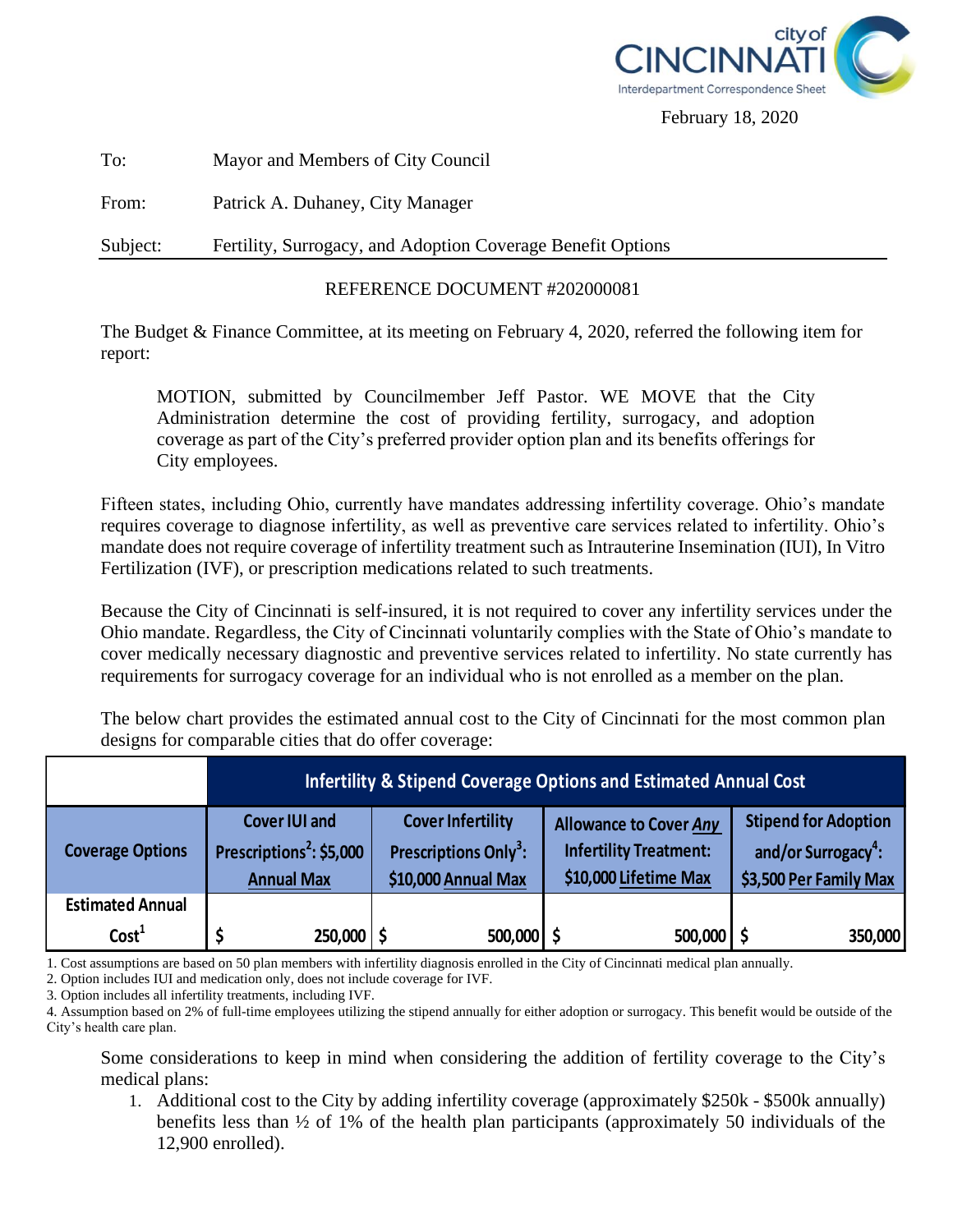- 2. The average cost nationally per round of infertility treatment ranges between \$4,500 \$20,000 (including both medical and prescription costs), depending on the course of treatment.
- 3. Individual insurance policies specific to surrogacy are available.
- 4. There are cost savings programs in place to assist those individuals in need of fertility treatment who do not have access to insurance coverage for such treatment, including:
	- a. Multiple state and national foundation-based infertility grant programs and scholarships;
	- b. Manufacturer programs to offset or cover the total cost of prescription medications; and
	- c. Individual, low cost financing options through organizations that provide treatment.

The following chart summarizes benefits provided for (1) coverage for diagnosed infertility; (2) stipends provided outside the health plan for adoption and/or surrogacy expenses; and (3) parental leave (or adoption leave) policies for the City of Cincinnati, as well as comparable regional municipalities, New York, San Francisco, and the states of Ohio and Indiana:

| adoption leave) policies for the City of Chicinnati, as well as comparable regional municipalities, New<br>York, San Francisco, and the states of Ohio and Indiana: |                                                                                         |                                                                                  |                                                                                                                                |  |  |  |
|---------------------------------------------------------------------------------------------------------------------------------------------------------------------|-----------------------------------------------------------------------------------------|----------------------------------------------------------------------------------|--------------------------------------------------------------------------------------------------------------------------------|--|--|--|
| <b>Public Employer</b>                                                                                                                                              | <b>Med/Rx Benefit Covers Infertility</b><br>Treatment <sup>1</sup>                      | <b>Surrogacy and/or Adoption</b><br>Stipend Outside the Health Plan <sup>2</sup> | Parental Leave Benefit <sup>3</sup>                                                                                            |  |  |  |
| <b>City of Cincinnati</b>                                                                                                                                           | <b>No</b>                                                                               | <b>No</b>                                                                        | 6 weeks Parental Leave @ 70% of pay; concurrent with FMLA                                                                      |  |  |  |
| <b>City of Columbus</b>                                                                                                                                             | <b>No</b>                                                                               | \$3,500 reimbursement for adoption<br>only                                       | 6 weeks Parental Leave @ 70% of pay; concurrent with FMLA                                                                      |  |  |  |
| <b>City of Dayton</b>                                                                                                                                               | <b>No</b>                                                                               | <b>No</b>                                                                        | 6 weeks Parental Leave @ 70% of pay; concurrent with FMLA                                                                      |  |  |  |
| <b>City of Cleveland</b>                                                                                                                                            | <b>Medication Only via Prescription Drug Plan</b>                                       | <b>No</b>                                                                        | <b>FMLA Only</b>                                                                                                               |  |  |  |
| <b>City of Indianapolis</b>                                                                                                                                         | <b>No</b>                                                                               | <b>No</b>                                                                        | Parental Leave: 150 hours paid; concurrent with FMLA                                                                           |  |  |  |
| <b>City of Louisville</b>                                                                                                                                           | Yes; \$10,000 lifetime max   Medical<br>precertification required                       | <b>No</b>                                                                        | <b>FMLA Only</b>                                                                                                               |  |  |  |
| <b>City of Lexington</b>                                                                                                                                            | <b>No</b>                                                                               | <b>No</b>                                                                        | Adoption: 6 weeks unpaid; concurrent with FMLA                                                                                 |  |  |  |
| <b>City of Milwaukee</b>                                                                                                                                            | <b>No</b>                                                                               | <b>No</b>                                                                        | <b>FMLA Only</b>                                                                                                               |  |  |  |
| <b>City of Chicago</b>                                                                                                                                              | Yes; 60% - 90% coinsurance   Medical<br>precertification required                       | <b>No</b>                                                                        | Parental leave: Paid 2 weeks (adoption/spouse or equal<br>partner) or 4-6 weeks for delivering mother; concurrent<br>with FMLA |  |  |  |
| City of St. Louis                                                                                                                                                   | <b>No</b>                                                                               | <b>No</b>                                                                        | <b>FMLA Only</b>                                                                                                               |  |  |  |
| <b>City of Minneapolis</b>                                                                                                                                          | Al and prescription coverage only (No IVF)<br>\$5,000 annual max per member             | <b>No</b>                                                                        | Parental leave: 3 weeks paid; concurrent with FMLA                                                                             |  |  |  |
| <b>City of San Francisco</b>                                                                                                                                        | 50% covered; limitations apply                                                          | \$15,000 lifetime reimbursement for<br>adoption and/or surrogacy                 | 6 weeks Parental Leave @ 60%-70% of pay; concurrent with<br><b>FMLA</b>                                                        |  |  |  |
| <b>City of New York</b>                                                                                                                                             | State policy: up to three cycles of IUI/IVF<br><b>Medical precertification required</b> | <b>No</b>                                                                        | 6 weeks Parental Leave @ 100% of pay; concurrent with<br><b>FMLA</b>                                                           |  |  |  |
| State of IN                                                                                                                                                         | <b>No</b>                                                                               | <b>No</b>                                                                        | Parental Leave: 150 hours; concurrent with FMLA                                                                                |  |  |  |
| State of OH                                                                                                                                                         | <b>No</b>                                                                               | In lieu of parental leave; can receive<br>up to \$2,000 reimbursement for        | 6 weeks Parental Leave @ 70% of pay; concurrent with FMLA                                                                      |  |  |  |

**1.** Infertility treatment coverage for purposes of chart above refers to coverage of medications and medical procedures utilized by the member with an intended outcome of a successful pregnancy.

**2**. Between 2-4% of all US families have adopted; less than 3% of all US children under 18 are adopted. Surrogacy data is not well tracked, but in general 9 children are born via surrogacy in each state annually.

**3.** Parental leave policies include coverage for the birth of a new-born child and/or for adoption of a minor child. The City does not track Parental Leave costs according to the biological/adoptive status of the child. For 2019, CHRIS data shows that 122 employees used a total of 12,019.45 hours of paid Parental Leave (average of 98.52 hours per employee), at a total cost to the City of \$398,038.12 (an average \$3,262.61 per utilizing employee).

The Administration recommends no changes to the City's policies related to fertility, surrogacy, or adoption coverage at this time. The City's health plans and HR policies remain consistent with other Ohio and regional peer cities.